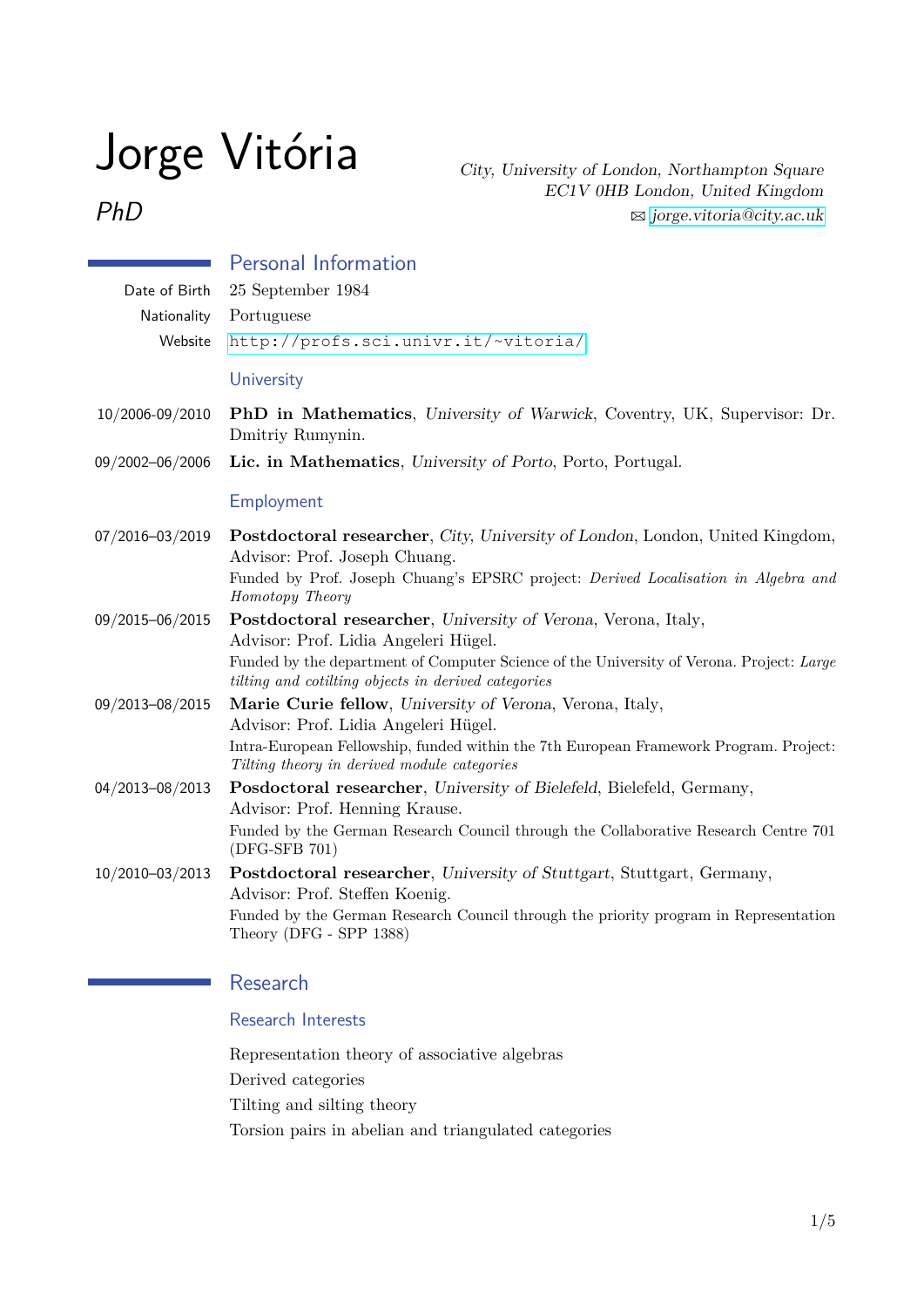#### **Publications**

- (1) *Silting modules and ring epimorphisms* (joint with L. Angeleri Hügel and F. Marks), Adv. Math. 303 (2016), 1044–1076.
- (2) *Silting modules* (joint with L. Angeleri Hügel and F. Marks), Int. Math. Res. Not. IMRN 2016 (2016), no. 4, 1251–1284.
- (3) *From ring epimorphisms to universal localisations* (joint with F. Marks), Forum Math. 27, no.2 (2015), 1139–1161.
- (4) *Glueing Silting objects* (joint with Q. Liu and D.Yang), Nagoya Math. J. 216 (2014), 117–151.
- (5) *Perverse coherent t-structures through torsion theories*, Algebr. Represent. Th. 17, no. 4 (2014), 1181–1206.
- (6) *Recollements of Module Categories* (joint with C. Psaroudakis), Appl. Categ. Structures 22, no.4 (2014), 579–593.
- (7) *t-structures via recollements for piecewise hereditary algebras* (joint with Q. Liu), J. Pure and Appl. Algebra 216, no.4 (2012), 837–849.
- (8) *Mutations Vs. Seiberg duality*, J. Algebra 321 (2009), no. 3, 816–828.

#### **Preprints**

*Torsion pairs in silting theory* (joint with L. Angeleri Hügel and F. Marks), preprint (2016), 14 pages, arXiv:1611.08139.

*Realisation functors in tilting theory* (joint with C. Psaroudakis), preprint (2015), 41 pages, arXiv:1511.02677.

#### Grants

- 09/2015-06/2016 Postdoctoral Fellowship from the Department of Computer Sciences, University of Verona, Project: *Large Tilting and Cotilting objects in derived categories*.
- 09/2013-08/2015 Marie Curie Intra-European Fellowship from the 7th Framework Program of the European Union, Project: *Tilting theory in derived module categories*.
- 10/2006–09/2010 PhD Scholarship, Foundation for Science and Technology (Portugal).
- 11/2004–04/2005 Initiation to Research Scholarship, Centre for Mathematics of the University of Porto.
- 11/2003–08/2004 Initiation to Research Scholarship, *Novos talentos em Matemática*, Gulbenkian Foundation (Portugal)
- 11/2002–08/2003 Initiation to Research Scholarship, *Novos talentos em Matemática*, Gulbenkian Foundation (Portugal)

## Seminars, conferences and research visits

#### Selected invited talks

11/2016 *Silting modules and ring epimorphisms*, University of Kent, Canterbury, United Kingdom.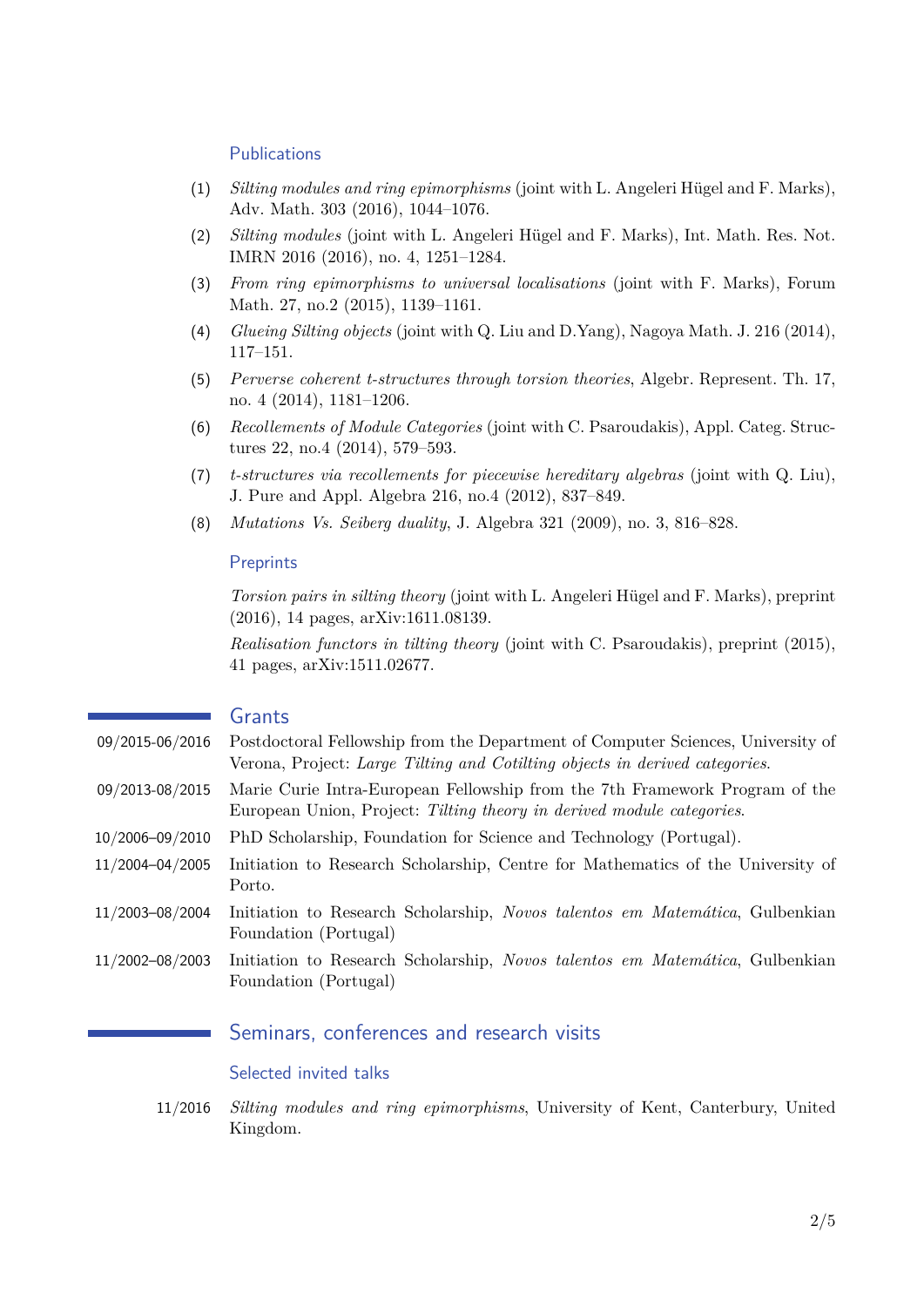- 09/2016 *Support tilting modules and ring epimorphisms for hereditary rings*, University of Lancaster, Lancaster, United Kingdom.
- 07/2016 *TTF-triples in silting theory*, University of Suttgart, Stuttgart, Germany
- 05/2016 *Derived Morita theory for Grothendieck categories*, The University of Manchester, Manchester, United Kingdom.
- 09/2015 *Support tilting modules and ring epimorphisms*, Congress of Young Researchers of the Royal Spanish Mathematical Society, University of Murcia, Spain.
- 03/2015 *(Co)Silting, (Co)tilting, t-structures and derived equivalences*, Norwegian University of Science and Technology, Trondheim, Norway.
- 12/2014 *An introduction to silting theory*, Homological Interactions between Representation Theory and Singularity Theory, University of Edinburgh, UK.
- 12/2014 *Silting, tilting, t-structures and derived equivalences*, Workshop on categorical and homological methods for associative algebras and rings, University of Murcia, Spain.
- 09/2014 *Tilting theory and equivalences of recollements*, University of Stuttgart, Germany.
- 04/2014 *Large silting complexes*, University of Santiago de Compostela, Spain.
- 06/2013 *Recollements of module categories*, Recent trends in rings and algebras, University of Murcia, Spain.
- 05/2013 *Ring Epimorphisms and Universal Localisations* and *Recollements of module categories*, Mini-Workshop: Localising and Tilting in Abelian and Triangulated Categories, Oberwolfach, Germany.
- 03/2013 *Localisations of rings in representation theory*, University of Verona, Italy.
- 10/2012 *Ring epimorphisms and universal localisations*, University of Bielefeld, Germany.
- 07/2012 *From ring epimorphisms to universal localisations*, University of Porto, Portugal.
- 06/2012 *Glueing silting objects*, University of Bonn, Germany.
- 03/2012 *t-structures, recollements and silting objects*, Anual meeting of the DFG priority program on representation theory, Thurnau, Germany.
- 03/2012 *Silting objects and t-structures in derived categories*, University of Verona, Italy.
- 07/2011 *Algebraic t-structures for piecewise hereditary algebras*, Workshop on t-structures and related topics, University of Stuttgart, Germany.
- 02/2011 *Bounded t-structures for piecewise hereditary algebras*, Hausdorff Research Institute for Mathematics, Bonn, Germany.
- 07/2010 *Equivalences for noncommutative projective spaces*, University of Shizuoka, Japan.
- 06/2010 *Perverse coherent t-structures via torsion theories*, University of Cologne, Germany.
- 05/2010 *Equivalences for noncommutative projective spaces*, IST Lisbon, Portugal
- 05/2009 *Constructing perverse coherent t-structures*, International Centre for Mathematics/Portuguese Mathematical Society Afternoons: Ring Theory and Applications, Coimbra, Portugal
- 10/2007 *Mutations Vs. Seiberg duality*, University of Leeds, UK.

Research visits

11/2016 University of Verona, Verona, Italy.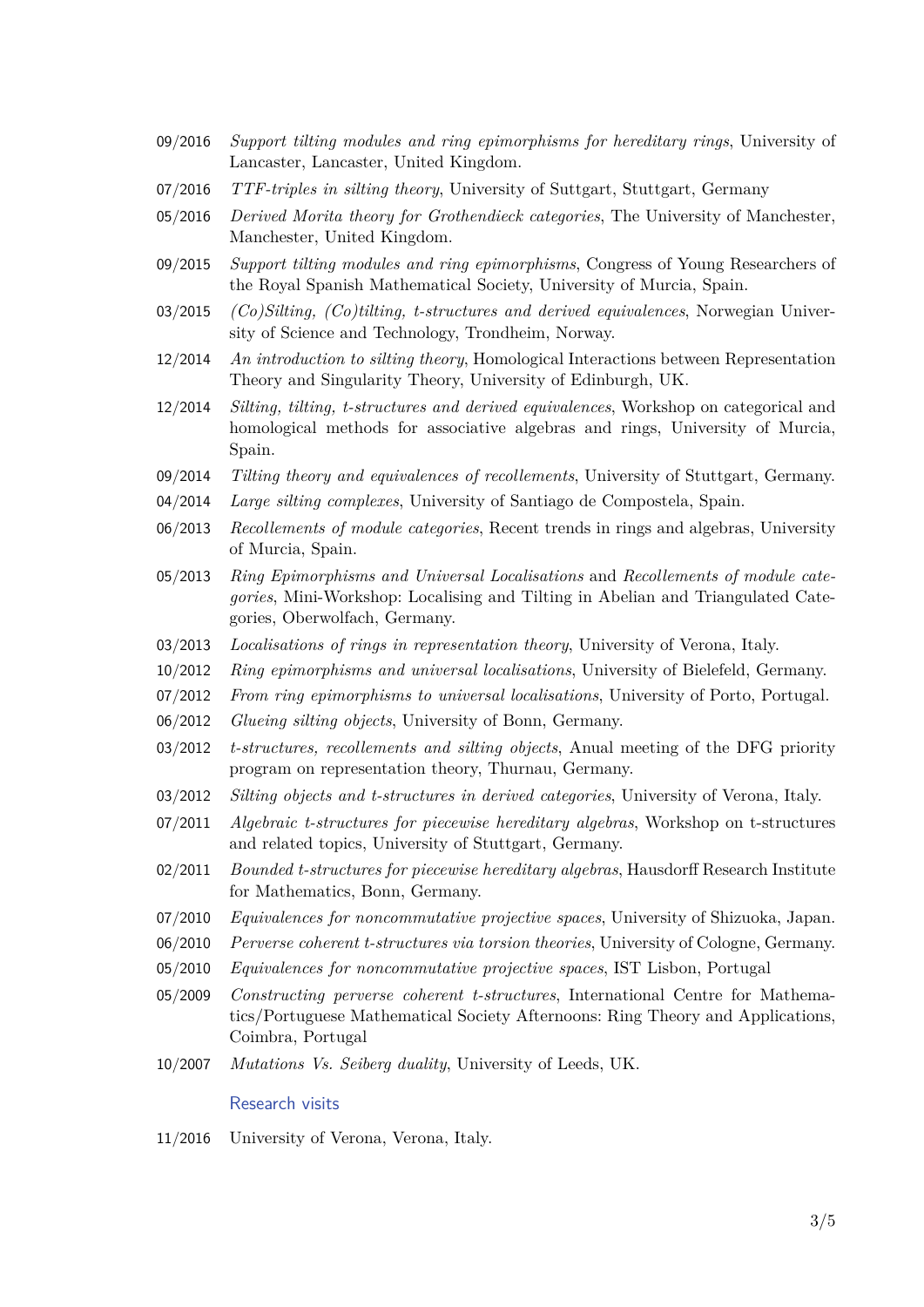- 09/2016 University of Lancaster, Lancaster, United Kingdom.
- 07/2016 University of Stuttgart, Stuttgart, Germany.
- 05/2016 City University London, London, United Kingdom.
- 05/2016 The University of Manchester, Manchester, United Kingdom.
- 03/2015 Norwegian University of Science and Technology, Trondheim, Norway.
- 08/2014 Nanjing Normal University, Nanjing, China.
- 03/2013 University of Verona, Verona, Italy.
- 10/2012 University of Bielefeld, Bielefeld, Germany.
- 03/2012 University of Verona, Verona, Italy.
- 02/2011 Hausdorff Research Institute for Mathematics, Bonn, Germany.
- 07/2010 University of Shizuoka, Shizuoka, Japan.

#### Co-organisation of conferences

- 03/2016 *Triangulated categories in Representation Theory, Geometry and Topology*, Stuttgart, Germany.
- 07/2015 *Silting Theory and related topics*, Verona, Italy.
- 03/2013 *Anual meeting of the DFG priority program on representation theory* (local organiser), Bad Boll, Germany.
- 07/2011 *Workshop on t-structures and related topics*, Stuttgart, Germany.

#### Selected conferences attended

- 03/2016 *Triangulated categories in Representation Theory, Geometry and Topology*, Stuttgart, Germany.
- 09/2015 *Congress of Young Researchers of the Royal Spanish Mathematical Society*, Murcia, Spain.
- 09/2015 *Dèrivateurs à Barcelona*, Barcelona, Spain.
- 07/2015 *Silting Theory and related topics*, Verona, Italy.
- 12/2014 *Homological Interactions between Representation Theory and Singularity Theory*, Edinburgh, UK.
- 12/2014 *Workshop on categorical and homological methods for associative algebras and rings*, Murcia, Spain.
- 08/2014 *International Conference on Representations of Algebras*, Sanya, China.
- 06/2014 *Algebraic Structures and Their Applications*, Spineto (Siena), Italy.
- 05/2013 *Mini-workshop: Localising and tilting in Abelian and Triangulated Categories*, Oberwolfach, Germany
- 03/2013 *Anual meeting of the DFG priority program on representation theory* (local organiser), Bad Boll, Germany.
- 08/2012 *International Conference on Representations of Algebras*, Bielefeld, Germany.
- 03/2012 *Anual meeting of the DFG priority program on representation theory*, Thurnau, Germany.
- 07/2011 *Workshop on t-structures and related topics*, Stuttgart, Germany.